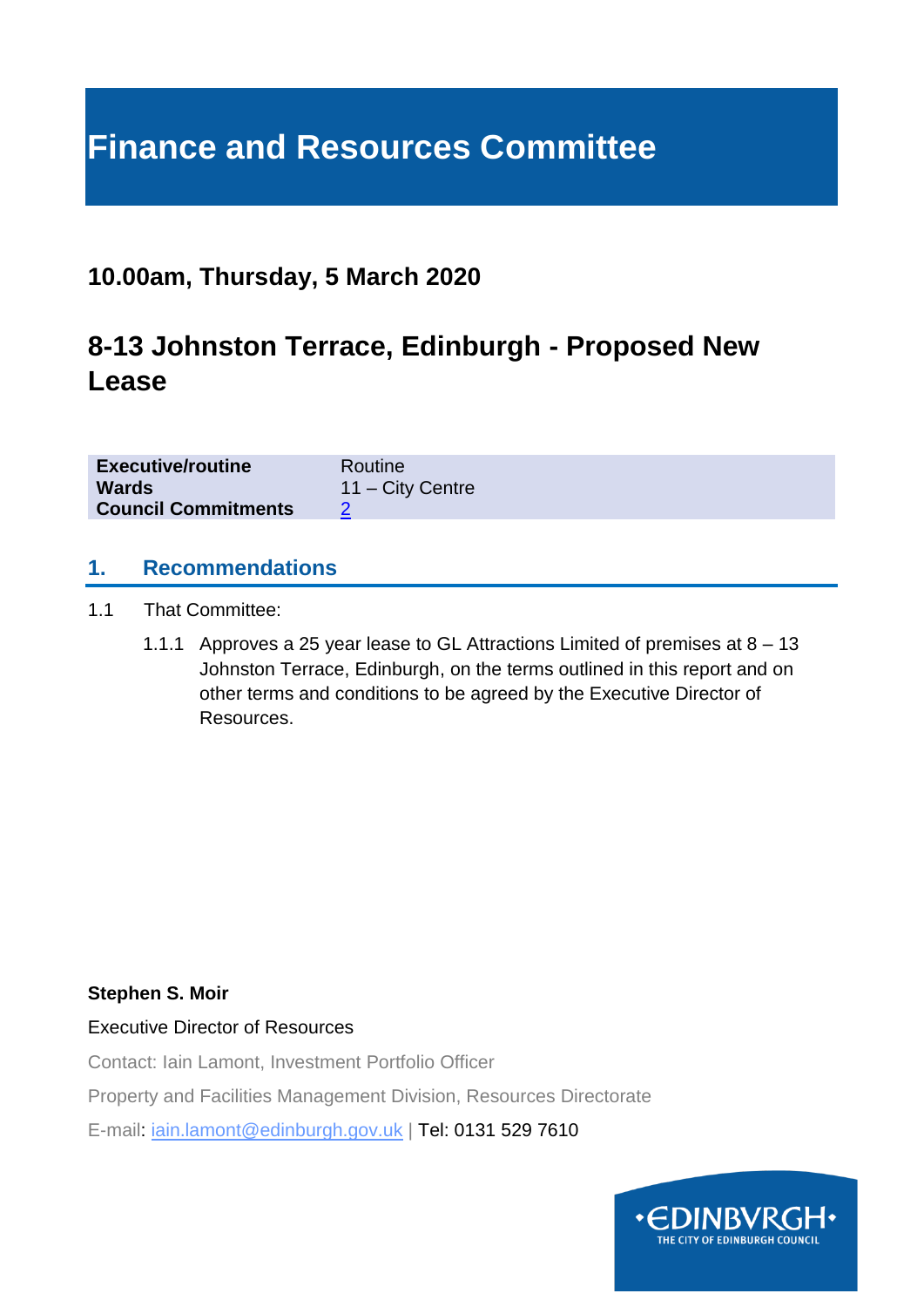**Report**

## **8-13 Johnston Terrace, Edinburgh- Proposed New Lease**

#### **2. Executive Summary**

2.1 The retail unit at 8 – 13 Johnston Terrace is currently let to GL Attractions Limited. The existing lease expires on 30 June 2020 and the tenant has requested a new 25 year lease. The report seeks approval to grant a new lease to GL Attractions Limited on the terms and conditions outlined in the report.

#### **3. Background**

- 3.1 The premises at 8 13 Johnston Terrace extend to 341.40 sq m (3,675 sq ft) or thereby as shown outlined in red on the attached plan.
- 3.2 Since April 2017, GL Attractions Limited has been the tenant of the property operating a retail business. The current rent is £48,000 per annum.
- 3.3 The existing lease expires on 30 June 2020 and the tenant has requested the Council grant a new 25 year lease until 30 June 2045.

#### **4. Main report**

- 4.1 The following terms have been provisionally agreed:
	- Subjects: 8-13 Johnston Terrace, Edinburgh;
	- Tenant: GL Attractions Limited;
	- Term: 25 years from 1 July 2020;
	- Rent: E75,000 per annum for years 1-4, increasing to £80,000 in year 5;
	- Use: Class 1 Retail Use:
	- Rent Review: The rent will be reviewed on the fifth anniversary, and 5 yearly thereafter, based on the uplift in in the Retail Price Index over the preceding 5 year period subject to a collar and cap of 7.5% and 12.5%;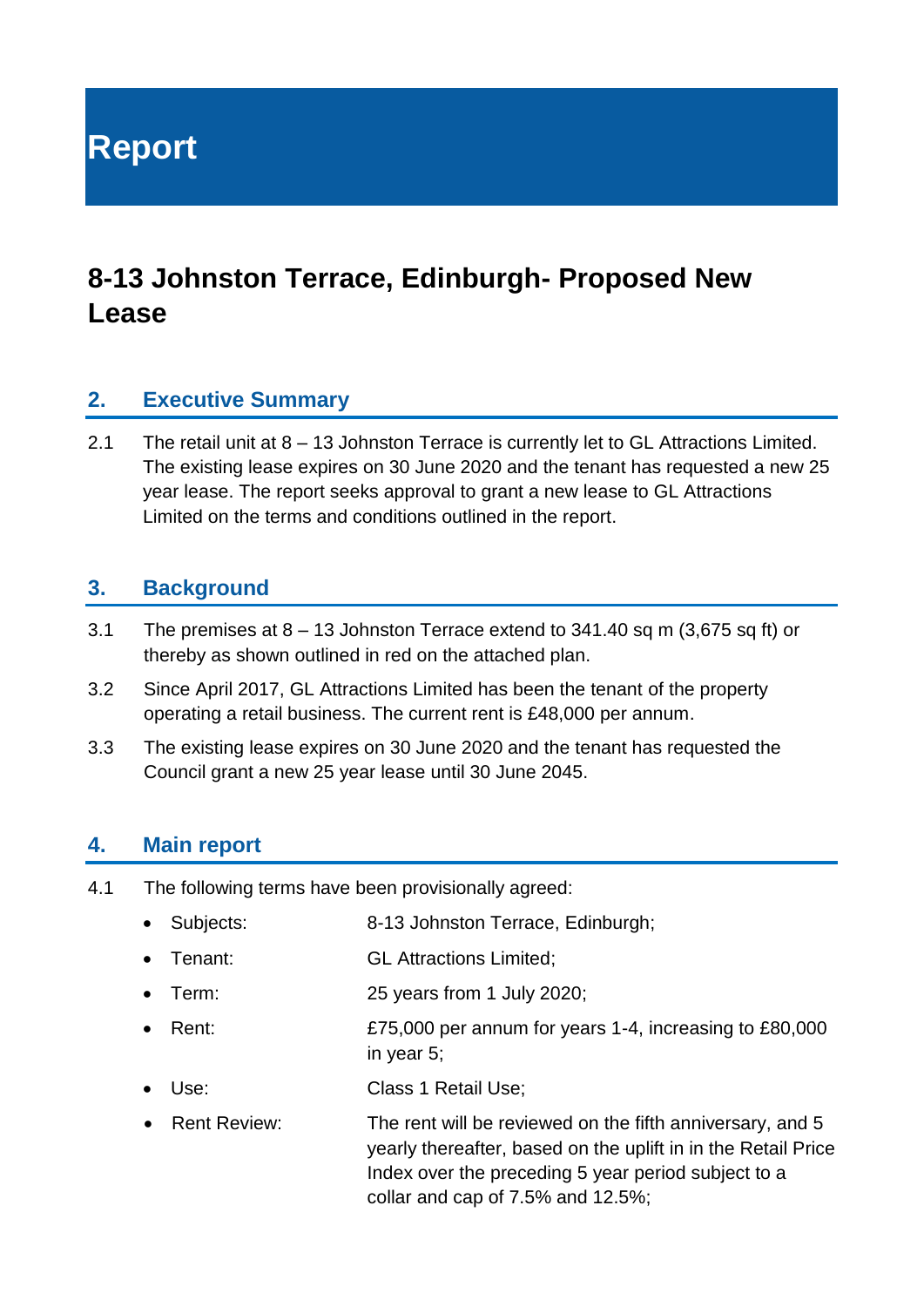- Repair: Full repairing and maintaining obligation;
- Costs: The tenant shall be responsible for all Council and Legal costs;
- Other terms: As contained in a standard lease.
- 4.2 The tenant has fulfilled all their legal and financial obligations in terms of the existing lease.

#### **5. Next Steps**

5.1 Following approval of the terms by Finance and Resources Committee, solicitors will be instructed to conclude the legal documentation.

#### **6. Financial impact**

6.1 An increase in rent to £75,000 per annum to the General Property Account, effective from 1 July 2020 and a further increase to £80,000 from 1 July 2024. The initial revised rent represents an increase of 56% on the rent currently received.

#### **7. Stakeholder/Community Impact**

7.1 Ward elected members have been made aware of the recommendations of the report.

#### **8. Background reading/external references**

N/A

#### **9. Appendices**

Appendix 1 - Location Plan